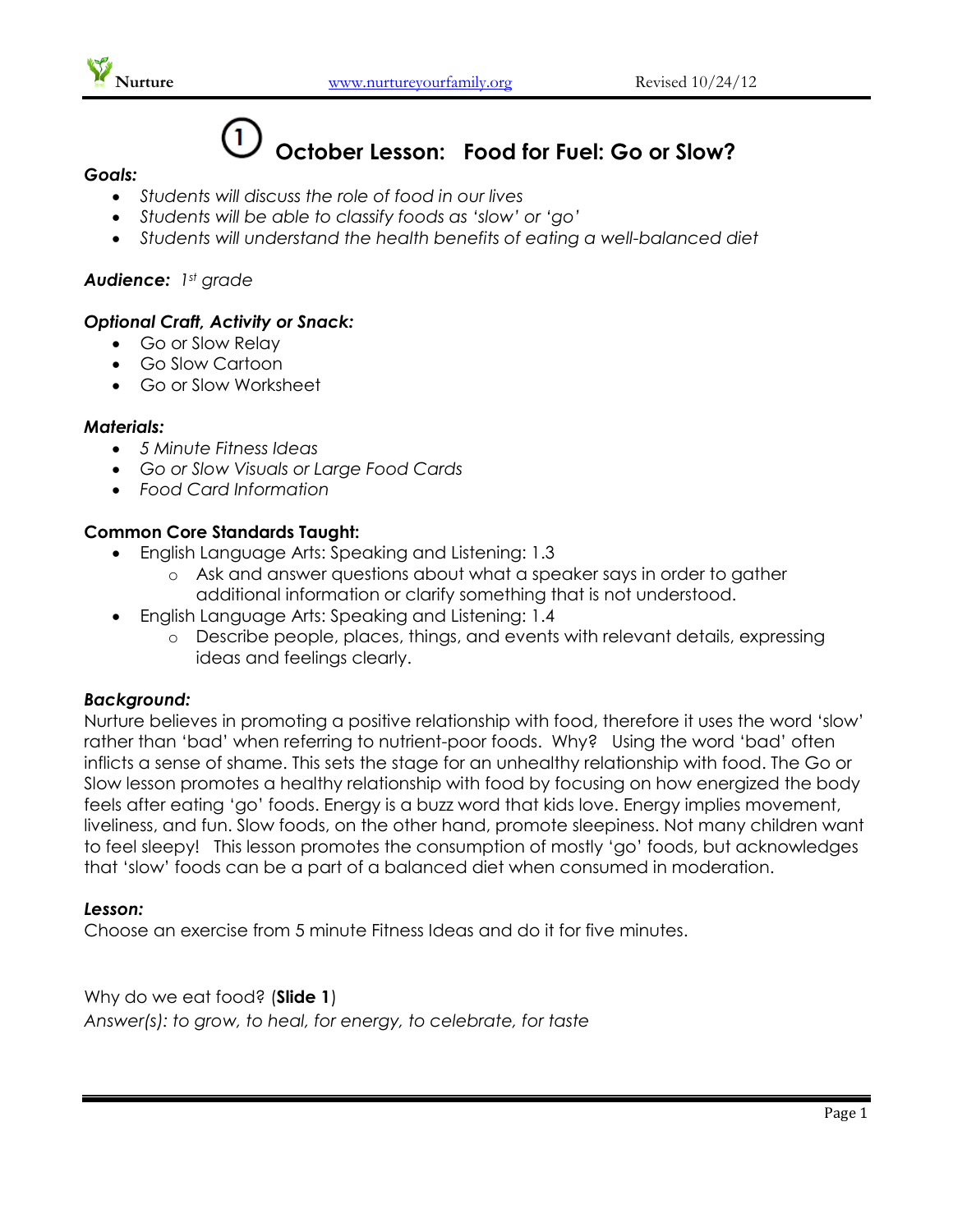

There are many reasons why we eat food, but your body NEEDS food for energy; energy to play, to go to go school, even to sleep!

Raise your hand if you've ever driven in a car before.

What makes the car 'go'? *Answer: Gasoline*

What would happen if we didn't fill a car with gasoline? *Answer: The car wouldn't work.*

(**Slide 2**) Our bodies are like cars, they need fuel to work properly. Our body doesn't use gasoline, but food as our fuel. Food gives our body energy.

There are lots of different types of fuel we can put in our bodies. Raise your hand and tell me what kind of 'fuel' your body runs on.

There are some foods that give our bodies' long lasting energy. (**Slide 3**) Energizing foods nourish your body and help you stay healthy. Can you think of energizing foods?

There are also foods that don't fuel your body with energy. (**Slide 4**) These foods will give your body a quick burst of energy but then make you feel sleepy. Sleepy foods tend to have a lot of sugar and/or unhealthy fat. Sleepy foods are okay in moderation, but eating too much will not give your body the energy and vitamins you need to grow. Raise your hand and give me examples of foods that are 'sleepy'.

Energizing foods are often called 'go' foods, because they fuel your body with energy (they make your body GO)! Sleepy foods are often called slow down foods, because they will slow your body down. You should slow down or limit the amount of sleepy foods in your diet.

There are so many foods that fuel our bodies, it can be tricky to navigate which foods are 'go' and which foods are 'slow.'

Examples of 'go' foods include: fruits, vegetables, whole grains such as whole wheat bread and cereals, nuts, cheese, milk, seeds, and lean meats. Can you think of other 'go' foods?

Slow foods should only be eaten every once and in awhile. What types of foods are slow foods? *(cake, cookies, ice cream, French fries, chips, soda)*